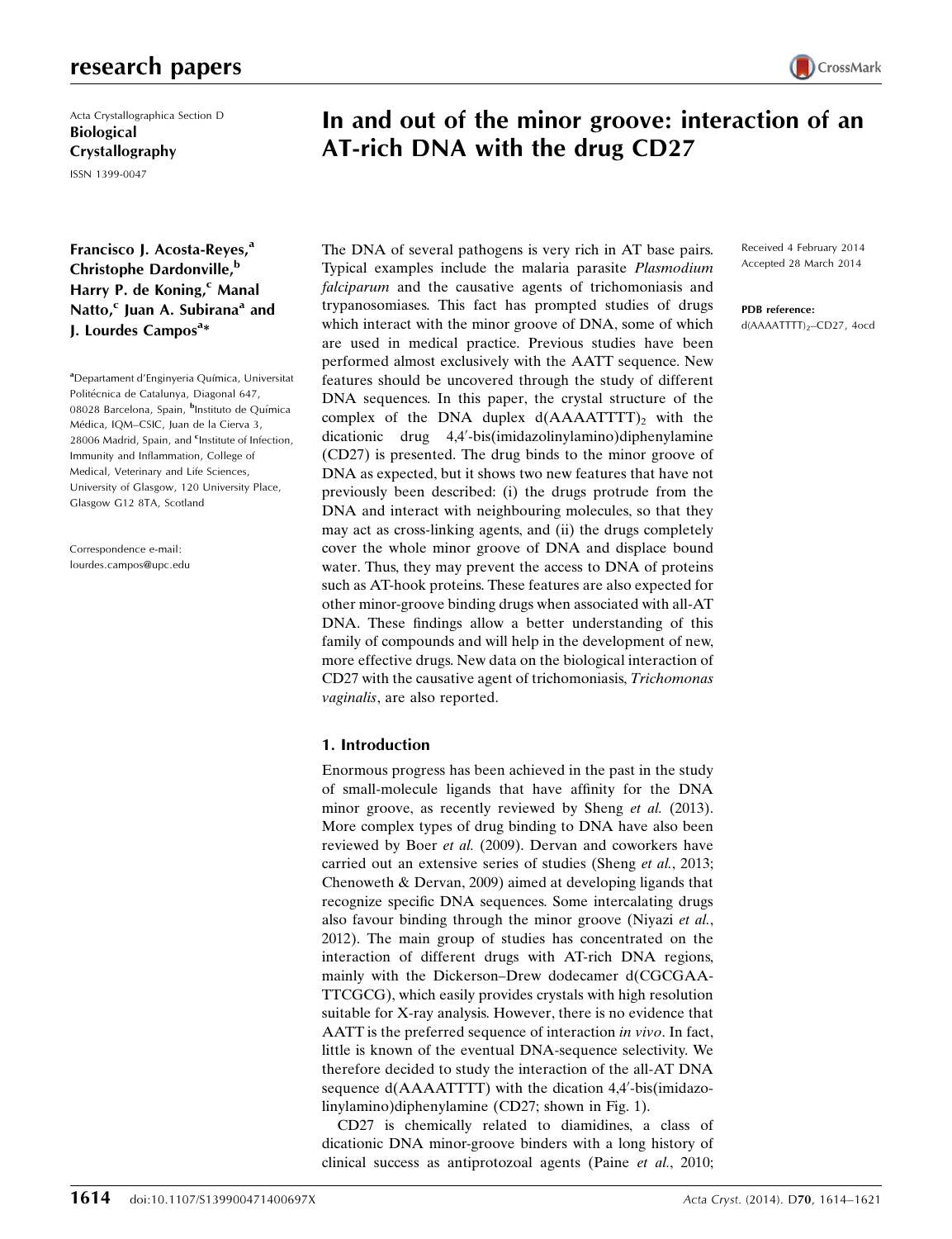Soeiro *et al.*, 2005). In the last few years, our group has discovered a set of similar related compounds (i.e. bisimidazolinium diphenyl compounds) that kill African trypanosomes, the aetiological agent of sleeping sickness, very efficiently in vitro (Dardonville & Brun, 2004). In addition, some of these compounds were also very active *in vitro* against the malaria parasite Plasmodium falciparum (Rodríguez et al., 2008). CD27, in particular, proved to be a potent inhibitor of Trypanosoma brucei growth in vitro (Dardonville & Brun, 2004) and in vivo. This compound was able to cure 100% of mice in the STIB900 murine model of stage 1 sleeping sickness (Dardonville et al., 2006), but was not effective in the late (CNS) stage of the illness owing to poor blood–brain barrier permeability (Nieto et al., 2011). Here, we provide additional evidence of its antiprotozoal activity by demonstrating a growth-inhibiting effect on Trichomonas vaginalis parasites, the pathogens responsible for the most common sexually transmitted infection in the world (Johnston & Mabey, 2008). T. vaginalis is a monogenetic, anaerobic, amitochondrial parasite, and as such is very different from kinetoplastid parasites such as Trypanosoma species, which are digenetic, aerobic and have functional mitochondria that perform essential functions. Despite these differences, the genomes of these parasites have in common a high content of AT base pairs. Thus, it was of interest to assess the effects of bisimidazolines on T. *vaginalis* and compare this with the effects on trypanosomes, apart from the inherent interest in new drug leads against this major human pathogen (Johnston & Mabey, 2008).

The DNA-binding properties of CD27 have previously been studied using different techniques such as thermal melting curves  $[T_m = 38.5^\circ \text{ for poly}(dAdT)_2; \text{Dardonville } et \text{ al., } 2006)$ ], fluorescence intercalator displacement (FID) and biosensor surface plasmon resonance (SPR; Glass et al., 2009). The crystal structure of CD27 bound to the self-complementary nucleotide d(CTTAATTCGAATTAAG)<sub>2</sub> has previously been determined using a host–guest approach (Glass et al., 2009). The compound was found to interact with the two central AATT sequences in a similar way to that found in other drugs which interact with the Dickerson–Drew dodecamer.

In the current paper, we describe a completely different DNA interaction behaviour of CD27: the compound completely covers the minor groove of the two A-tracts of the oligonucleotide  $d(AAAATTTT)_2$ . Moreover, we found that the drug may interact with a neighbouring DNA molecule. These results show the need to study the interaction of drugs with the minor groove of different AT-rich sequences. In this

Figure 1 Chemical structure of CD27.

sense, we have recently reported striking results for the interaction of pentamidine with an alternating AT oligonucleotide (Moreno et al., 2010).

## 2. Materials and methods

# 2.1. Synthesis

The deoxyoligonucleotide d(AAAATTTT) was synthesized at the Pasteur Institute as the ammonium salt on an automatic synthesizer by the phosphoramidite method. It was purified by gel filtration and reverse-phase HPLC.

The synthesis of  $N^1$ -(4,5-dihydro-1H-imidazol-2-yl)- $N^4$ - ${4-[4,5-dihydro-1H-imidazol-2-vl)amino]phenyl}benzene-1,4$ diamine (CD27) was performed following a procedure described previously (Dardonville et al., 2000). Two equivalents of N,N'-di(tert-butoxycarbonyl)imidazolidine-2-thione were reacted with one equivalent of 4,4-diaminodiphenylamine in the presence of mercuric chloride and an excess of triethylamine in dimethylformamide to give, after purification by silica chromatography, the corresponding fully Bocprotected derivative of CD27: tetra-tert-butyl 2,2'-{[azanediylbis(4,1-phenylene)]bis(azanediyl)}bis(imidazolidine-1,3-dicarboxylate). Removal of the Boc protecting groups was carried out with an HCl<sub>gas</sub>-saturated solution of dioxane at room temperature overnight. Recrystallization from methanol/diethyl ether yielded pure CD27 as the dihydrochloride salt.

## 2.2. Biological assays

The assays used in order to determine the effect of CD27 and related drugs on Trichomonas species are given in the Supporting Information<sup>1</sup>. In brief, compound susceptibility was tested using either the fluorescent dye resorufin as an indicator of viability (only live cells metabolize it to the nonfluorescent dihydroresorufin) or the fluorophore propidium iodide (to measure cell numbers based on the binding of propidium iodide to their DNA and RNA) (Natto et al., 2012).

## 2.3. Crystallization

The crystals were grown by vapour diffusion at  $15^{\circ}$ C using the hanging-drop method. We explored various divalent cations for crystallization by DLS (dynamic light scattering) and found that  $Mn^{2+}$  was the most appropriate. A detailed report is given in the Supporting Information. Thus, we used the following conditions: a pre-incubated DNA–CD27 complex in sodium cacodylate buffer was added to a drop with final concentrations of 0.25 mM DNA duplex, 0.75 mM CD27, 40 mM sodium cacodylate buffer pH 6.5, 8 mM MnCl<sub>2</sub>,  $0.5$  mM spermine and 5% MPD and equilibrated against a 30% MPD reservoir. MPD acts both as a precipitant and a cryoprotectant. After two weeks, polyhedral crystals appeared (shown in the Supporting Information).

<sup>1</sup> Supporting information has been deposited in the IUCr electronic archive (Reference: DZ5324).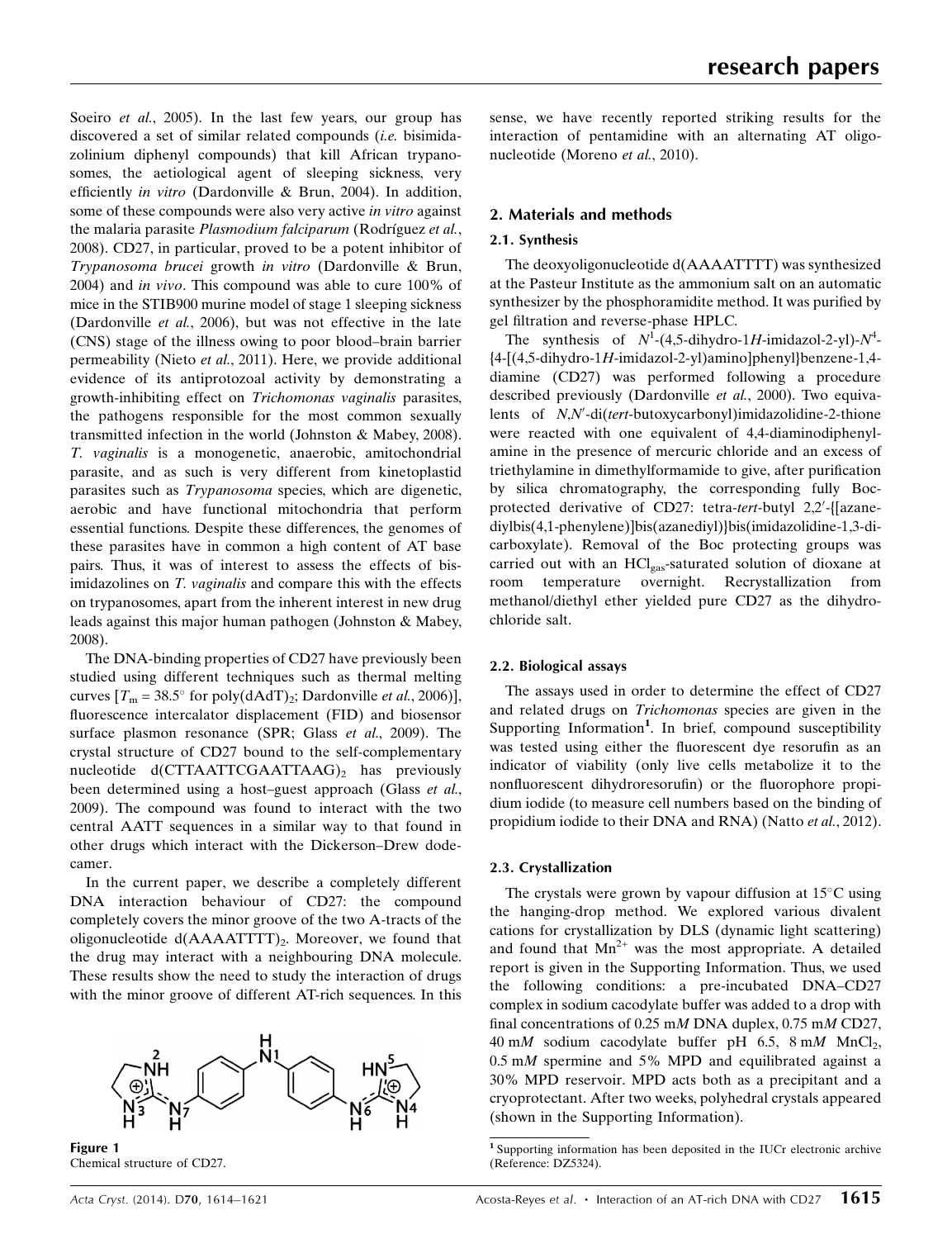## Table 1

Data-collection and refinement statistics.

Values in parentheses are for the highest resolution shell.

| Data collection                         |                                     |
|-----------------------------------------|-------------------------------------|
| Beamline                                | BL13-XALOC, ALBA                    |
| Wavelength (A)                          | 0.97949                             |
| Resolution range (A)                    | $39 - 2.1$ $(2.21 - 2.10)$          |
| Space group                             | $P6_{1}22$                          |
| Unit-cell parameters $(A, \circ)$       | $a = b = 78.01, c = 91.55,$         |
|                                         | $\alpha = \beta = 90, \gamma = 120$ |
| Total reflections                       | 114934 (9823)                       |
| Unique reflections                      | 10091 (1433)                        |
| Multiplicity                            | 11.4(6.9)                           |
| Completeness (%)                        | 99.8 (99.8)                         |
| $\langle I/\sigma(I)\rangle$            | 30.2(3.0)                           |
| Wilson <i>B</i> factor $(A^2)$          | 59.64                               |
| $R_{\text{merge}}\dagger$               | 0.036(0.578)                        |
| Refinement                              |                                     |
| $R_{work}$ $\frac{1}{2}$ / $R_{free}$ § | 0.2361/0.2510                       |
| No. of reflections                      | 9432                                |
| No. of non-H atoms                      | 622                                 |
| DNA duplexes per asymmetric unit        | 1.5                                 |
| Ligands                                 | 3 CD27                              |
| Waters                                  | 64                                  |
| R.m.s.d., bond lengths (A)              | 0.0238                              |
| R.m.s.d., angles $(^\circ)$             | 1.6525                              |
| Average <i>B</i> factor $(\dot{A}^2)$   | 60.32                               |
|                                         |                                     |

†  $R_{\text{merge}} = \sum_{hkl} \sum_i |I_i(hkl) - \langle I(hkl) \rangle| / \sum_{hkl} \sum_i I_i(hkl).$  ‡  $R_{\text{work}}$  and  $R_{\text{free}}$  were calculated as  $R = \sum_{hkl} |[F_{\text{obs}}] - |F_{\text{calc}}|] / \sum_{hkl} |F_{\text{obs}}|$ . §  $R_{\text{free}}$  is the *R* factor evaluated for the reflections (5%) used for

#### 2.4. Data collection and structure determination

The crystals were flash-cooled at  $-173^{\circ}$ C. A PILATUS 6M detector on beamline BL13-XALOC at the ALBA synchrotron was used for data collection, at a wavelength of  $0.979 \text{ Å}$ , to a maximum resolution of  $2 \text{ Å}$ . A summary of crystal data and refinement statistics is given in Table 1. The data were integrated using XDS (Kabsch, 2010) and were scaled using SCALA (Evans, 2006). The space group turned out to be hexagonal, as confirmed using POINTLESS (Evans, 2006), which indicated  $P6<sub>1</sub>22$  and  $P6<sub>5</sub>22$  as possible space groups. A theoretical B-DNA model was constructed using TURBO-FRODO (http://www.afmb.univ-mrs.fr/-TURBO-), with a base-pair stacking of 3.25 Å, a uniform base-pair twist of 36 $^{\circ}$ and Watson–Crick base-pair bonding. It was used as a starting search model for molecular replacement, but without success even after an exhaustive search in different hexagonal and monoclinic space groups. Since the diffraction pattern showed three orientations of stacked oligonucleotides crossed by about  $60^{\circ}$  to their neighbours, we generated a possible arrangement of the oligonucleotides in the crystal with these requirements: we built another theoretical search model formed by a column of three B-DNA duplexes which had a  $-26^{\circ}$  virtual twist between terminal base pairs (Campos et al., 2006). A final solution was only obtained after using the column of three duplexes as a search model in the monoclinic space group C121 (a = 135.29, b = 78.10, c = 90.54  $\AA$ ,  $\beta = 90.02^{\circ}$ ), where the asymmetric unit is formed by three columns of duplexes. In the first round of molecular replacement we could place one column using *Phaser* (McCoy *et al.*, 2007). This replacement was refined with REFMAC5 (Murshudov et al., 2011). Firstly, a rigid-body refinement was performed up to  $3.4 \text{ Å}$  resolution with duplexes defined as groups. After a few cycles of maximum-likelihood isotropic restrained refinement with Watson–Crick hydrogen-bond distances restrained, the obtained model was used as a search model for molecular replacement with Phaser. Thus, it was possible to place the three columns (nine duplexes) of the full asymmetric unit in the correct position. In this model the hexagonal screw axis symmetry and its direction were clear. Thus, the correct space group is  $P6<sub>1</sub>22$  (a = b = 78.05,  $c = 91.66$  Å). Before translating the solution to the hexagonal space group the drug was placed in the minor groove with two drugs per duplex using Coot (Emsley et al., 2010). The drug coordinates from a previous structure (PDB entry 3fsi; Glass et al., 2009) were not suitable since they contained several anomalous bonds and angles. Therefore, a stereochemical restraint dictionary was generated for CD27 with the help of the Grade web server (http://grade.globalphasing.org). The values obtained were confirmed by an ab initio calculation (at B3LYP/6-311++ $G^*$ ) and by comparison with related compounds in the Cambridge Crystallographic Database (http://www.ccdc.cam.ac.uk). The final model was formed by one and a half DNA duplexes and three CD27 molecules. Using this model, molecular replacement with Phaser led us to the correct placement of the final model. A stereochemical restraint dictionary was generated for CD27 with the help of the Grade web server. Several cycles of maximum-likelihood isotropic restrained refinement were performed using REFMAC5 to 2.1  $\AA$  resolution, with Watson–Crick hydrogenbond distances restrained. Noncrystallographic symmetry (NCS) was defined between single strands of DNA, jelly body set to 0.01. The external Grade CIF dictionary was used. For the last round of refinement the NCS was turned off and the correlation factors decreased to final values of  $R_{work} = 0.236$ and  $R_{\text{free}} = 0.251$  in the resolution range 20–2.1 A, with a completeness of 97% (a 5% set of free reflections was used as an independent cross-validation indicator of the progress of refinement). No divalent ions were detected. Solution coordinates have been deposited in the Protein Data Bank as PDB entry 4ocd. The DNA structural parameters were analyzed with the help of the 3DNA software (http://x3dna.org/). Drawings were prepared with PyMOL (http://www.pymol.org).

## 3. Results

## 3.1. Effects of bisimidazolines on T. vaginalis

Compound CD27 and two closely related analogues were tested in vitro against the human pathogen T. vaginalis using two different protocols: the resorufin and the propidium iodide (PI) assays, respectively (Natto et al., 2012). In general, these compounds showed weak or no activity against T. vaginalis. However, CD27 displayed the lowest  $EC_{50}$  of the series, whereas its guanidine analogue CD25 was approximately twofold less active against this pathogen. The opposite results were obtained against Trypanosoma brucei rhodesiense, as shown in Table 2. Taken together, the high anti-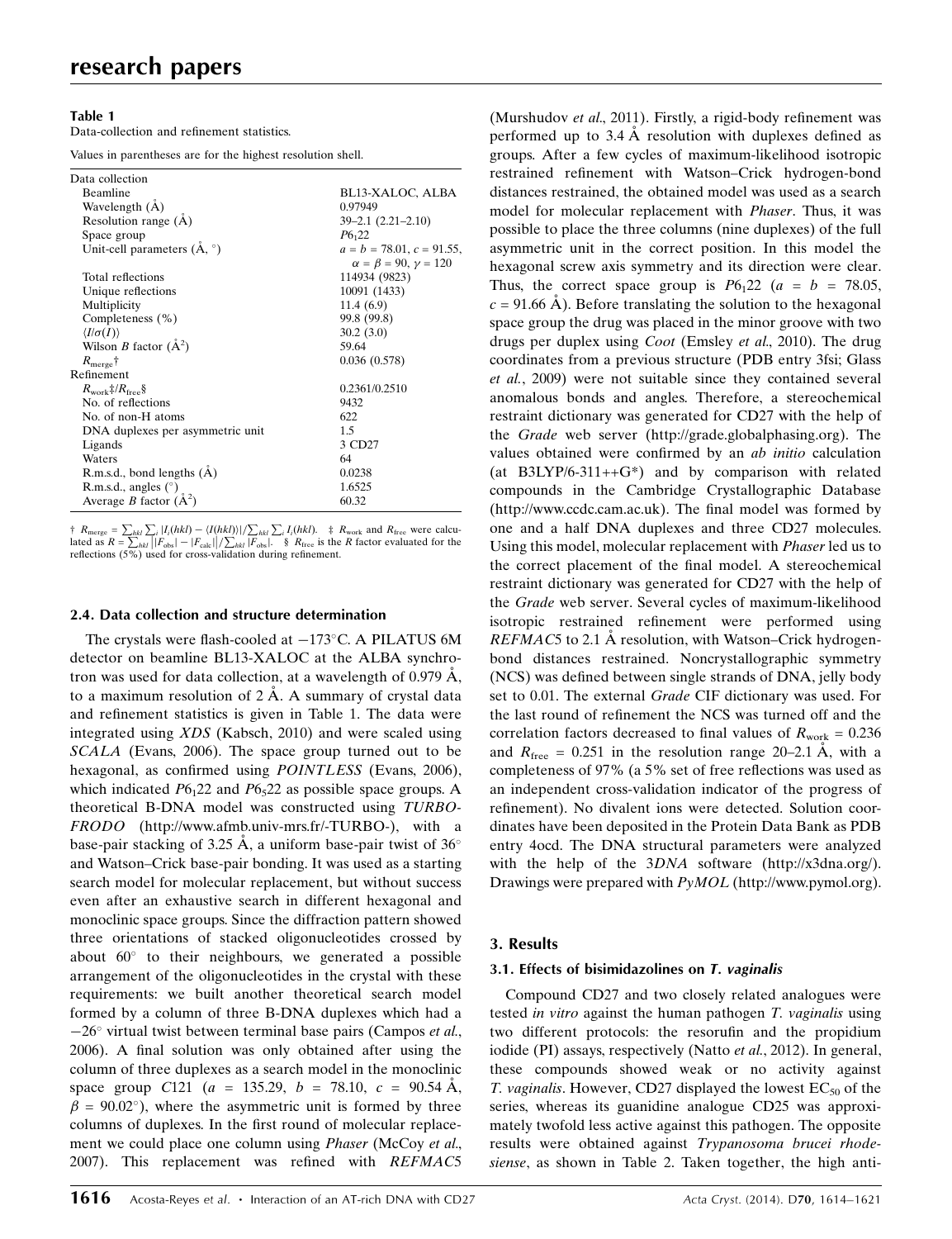## Table 2

In vitro activity of CD27 and related analogues against  $T$ . *vaginalis*.

| Compound       | Structure                                                                                                      | T. vaginalist      |                           | T. brucei rhodesiense‡ |              |
|----------------|----------------------------------------------------------------------------------------------------------------|--------------------|---------------------------|------------------------|--------------|
|                |                                                                                                                | $EC_{50}(\mu M)$   |                           | $EC_{50}(\mu M)$       |              |
|                |                                                                                                                | Resorufin<br>assay | Propidium<br>iodide assay | Alamar<br>Blue assay   | $T_m$ § (°C) |
| CD27           | $H_N \rightarrow$<br>$\widetilde{\mathbb{P}}_N$<br>N<br>H<br>Ħ                                                 | $36.8 \pm 6.9$     | $25.1 \pm 6.5$            | 0.069                  | 38.5         |
| CD25           | $\oplus$ $\prod_{j=1}^{N+1}$<br>$\overset{\mathsf{NH}_2}{\underset{\mathsf{N}\mathsf{H}_2}{\oplus}}$<br>$H_2N$ | $65.9 \pm 9.7$     | $48.7 \pm 3.9$            | 0.022                  | 29.6         |
| CD29           | $O^{O}$<br>HN <sub>1</sub><br>$\frac{1}{\sqrt{2}}\sum_{i=1}^{N}\frac{1}{i}$<br>Ľ⊕<br>Н                         | $>100$             | $71.7 \pm 6.1$            | 32.4                   | 12.1         |
| Reference drug | Metronidazole                                                                                                  | $0.66 \pm 0.20$    | $0.20 \pm 0.03$           |                        |              |

† Trichomonas vaginalis trophozoites of the metronidazole-susceptible strain G3. ‡ Bloodstream-form trypomastigotes of Trypanosoma brucei rhodesiense strain STIB900. These data have previously been reported (Dardonville & Brun, 2004; Rodríguez et al., 2008) and are given here for comparative purposes. § Thermal melting for complexes with the poly(dAdT) oligonucleotide (Rodríguez et al., 2008).

#### Table 3

Hydrogen bonds formed by CD27 in the minor groove of  $d(AAAATTTT)$ , and external interactions with neighbouring phosphates.

All values are given in  $\AA$ . A spatial representation of drugs D and E is shown in Figs.  $2(b)$  and  $3(b)$ . The hydrogen bonds are ordered from the centre to the end of the duplex.

| Atoms involved               | Drug D | Drug $E$ | Drug $F$ |
|------------------------------|--------|----------|----------|
| $N3(A4) - N4(CD27)$          | 3.06   | 2.88     | 2.77     |
| $O2(T6') - N4(CD27)$         | 3.08   | 3.24     | 3.26     |
| $N3(A2) - N3(CD27)$          | 3.28   | 3.36     | 3.34     |
| $O2(T8') - N3(CD27)$         | 2.90   | 3.00     | 2.80     |
| $N1$ (CD27)–OP1(A2 oligo B') | 3.27   |          |          |
| $N7$ (CD27)–OP2(A3 oligo B') | 3.14   |          |          |
| $N7$ (CD27)–OP1(A3 oligo B') | 3.24   |          |          |
| $N2$ (CD27)–OP1(A3 oligo B') |        | 3.01     |          |

T. brucei activity and the weak anti-trichomonal activity of these compounds are completely consistent with kinetoplastid DNA targeting (or at least a mitochondrial target) being more important than nuclear DNA. The AT-rich minicircles in kinetoplasts (Jensen & Englund, 2012) appear to be the target for drug interaction, given their unique structural features. This is in part driven by the strong accumulation of cations in the mitochondria of trypanosomes because of the mitochondrial membrane potential (Ibrahim et al., 2011).

## 3.2. Structure of the complex

The drug–DNA complex crystallized in a  $P6<sub>1</sub>22$  unit cell with an asymmetric unit which contained three drugs plus one and a half duplexes, as shown in Fig.  $2(a)$ . Views of the unit cell are given in the Supporting Information.

The duplexes are stacked and organized as infinite continuous columns which cross in space at  $60^\circ$ . The drug molecules completely fill the minor groove of the DNA duplexes. No water molecules remain in the minor groove. Thus, the complex appears as a pseudo-continuous triple helix with one drug and two phosphodiester strands.





(a) View of the different crystallographic units of the complex. The black lozenge indicates one of the dyad axes. There are three independent oligonucleotide chains. One of them (green) forms a duplex with an identical symmetric chain. The other two (blue and magenta) form another DNA duplex. Three crystallographically independent drug molecules are indicated in different colours. (b) Hydrogen bonds formed by one CD27 drug with minor-groove atoms of the DNA duplex. N atoms of the drug are shown in dark blue. All three drugs show similar interactions.

As shown in the Supporting Information, the DNA–drug columns cross in space and are surrounded by large solvent channels. Crossings are stabilized in part by the interaction of the drug molecules with neighbouring DNA phosphates. Such interactions are shown in Fig. 3. A network of associated water molecules is also present in this region (not shown) and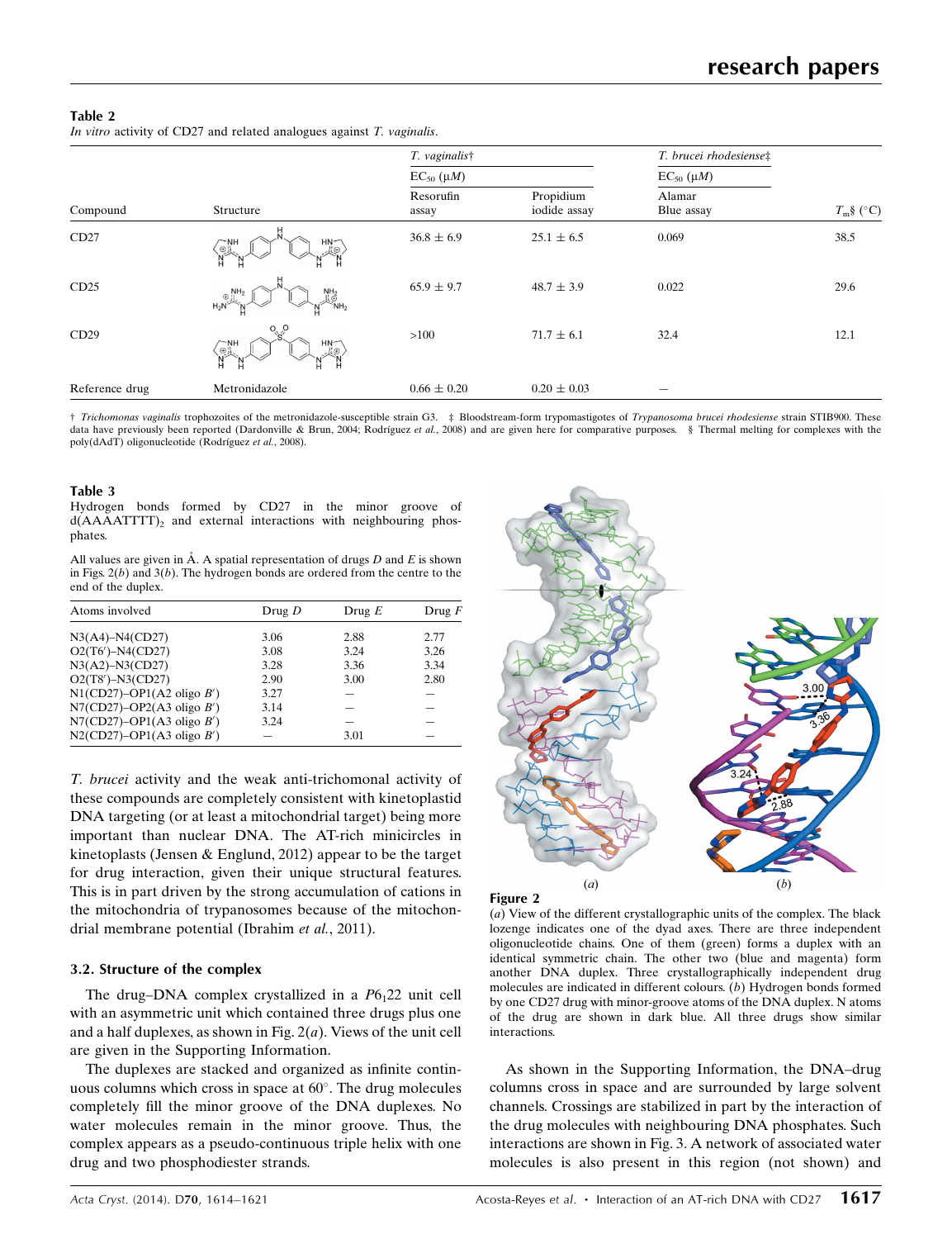# research papers

contributes to the stability of the crossings of DNA duplexes through phosphate–water–phosphate bridges. Drug F (orange) and DNA chain C (magenta) do not participate in the interactions: they face a solvent space in the crystal.

## 3.3. Drug conformation and interactions

The three crystallographically independent CD27 molecules have very similar conformations, as shown in Fig. 4, with maximum r.m.s. differences of  $0.17 \text{ Å}$ . Interestingly, they interact with the A-tracts and not with the central AATT sequence. In most previous studies (Sheng et al., 2013), minorgroove binding drugs were found in association with the GAATTC sequence. All three CD27 drugs form tight van der Waals interactions with the minor groove of DNA along the whole molecule. They have clearly different ends, in spite of the fact that CD27 has a symmetrical chemical structure (Fig. 1). On the one hand, the imidazoline rings placed in the centre



(a) Stereoview of crossed oligonucleotide duplexes, showing the interaction of two drugs with neighbouring phosphates of a symmetrical DNA chain. (b) Enlarged view of the interaction of two drugs with the neighbouring phosphates of a symmetrical DNA chain. A dyad axis runs through the centre of the figure.

of the duplexes show van der Waals interactions through their coplanar edges, with distances in the range  $3.6-4.0 \text{ Å}$ . On the other hand, the imidazoline rings at the other end of the molecule are placed in the terminal region of each DNA duplex: they are  $\pi$ -stacked with the terminal imidazoline of the CD27 neighbour. The charged terminal imidazoline groups also interact with different bases in the minor groove, as shown in Fig.  $2(b)$  and Table 3. They form bifurcated hydrogen bonds with thymine and adenine atoms in opposite DNA strands.

The central amino group of the drug always faces away from the DNA. In molecule  $D$  it interacts with a phosphate from a neighbouring DNA molecule, as shown in Fig. 3. In the case of molecule E, it is associated with a water molecule in the solvent.

As we have just shown, the three independent CD27 molecules present very similar features. However their interactions with neighbouring phosphates are different. Drug D

> interacts with two phosphates, whereas drug  $E$  interacts with only one. Drug  $F$  has no external interactions. As a result the latter has higher *B* factors and is more disordered, as can be appreciated in Fig. 4. These differences are mainly owing to their different positions in the crystal. Molecule F faces a solvent region and no external interactions are possible.

## 3.4. DNA structure

The two crystallographically independent duplexes in the structure are very similar, with an r.m.s. difference of 0.49  $\AA$  between the two duplexes  $(A-A \text{ and } B-C)$ . The duplexes show the standard features of AT base pairs, with an average propeller twist of -13.6°. The duplexes are rather straight; the roll angles of individual steps have values of below 5°. This was confirmed using the CURVES program (Lavery et al., 2009), which shows only a slight curvature in the case of the  $B-C$  duplex. The strong bending found in solution for this sequence (Stefl et al., 2004) is absent in our crystal structure. The presence of the drug in the minor groove probably restricts the bending of the duplex.

An unexpected feature of the DNA structure is the high twist value in the AA/ TT base steps, which have an average value of 38.5°. In previous structures an average of 35° was reported (Gorin et al., 1995; Subirana & Faria, 1997). The difference is probably owing to the fact that the latter average included mainly AATT sequences, which have low twist values. High values are also observed in other structures that have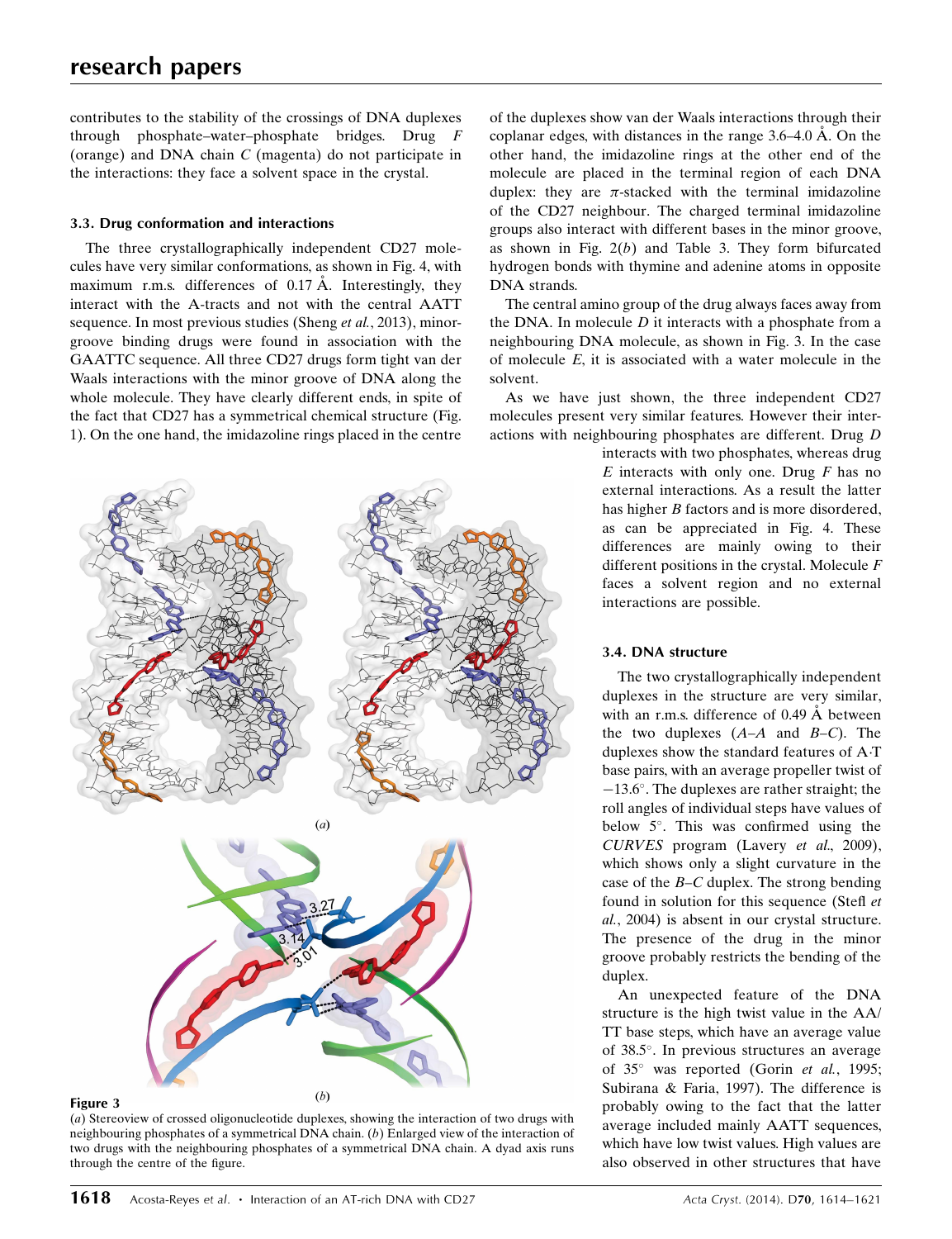AAA sequences (Edwards et al., 1992; Valls et al., 2005). Thus, we can conclude that long adenine stretches will have a high value of twist, which may explain some of the anomalous features observed in A tracts.

The duplexes in our structure are organized as infinite columns, as shown in Fig. 5. They are similar to those described for other all-AT octamer duplexes (Valls et al., 2005; Campos et al., 2006). Thus, the value of twist in the base step TA between terminal bases of neighbouring duplexes is negative  $(-26^{\circ})$ . In our case there are three duplexes in the repeating unit, so that the average rotation angle  $\Omega$  between neighbouring duplexes is 240°. In other octamers (Valls et al., 2005; Campos et al., 2006) it is smaller at close to  $230^\circ$ . Another feature of these columns is that the angle of the axis of each duplex with respect to the overall axis of the column is 9°. Thus, the duplexes are organized as a smooth coiled coil (De Luchi et al., 2011), as shown in Fig. 5.



#### Figure 4

OMIT  $2F_0 - F_c$  electron-density map of the three drugs in the complex at the  $1\sigma$  level. D is at the top, followed by E and F below. The bottom two frames show a superposition of the three drugs in two perpendicular views.





#### Figure 5

Stereoview of the helical organization of the duplex columns in the crystal. The axis of each individual duplex is also indicated (calculated with *CURVES*). The drug is not shown.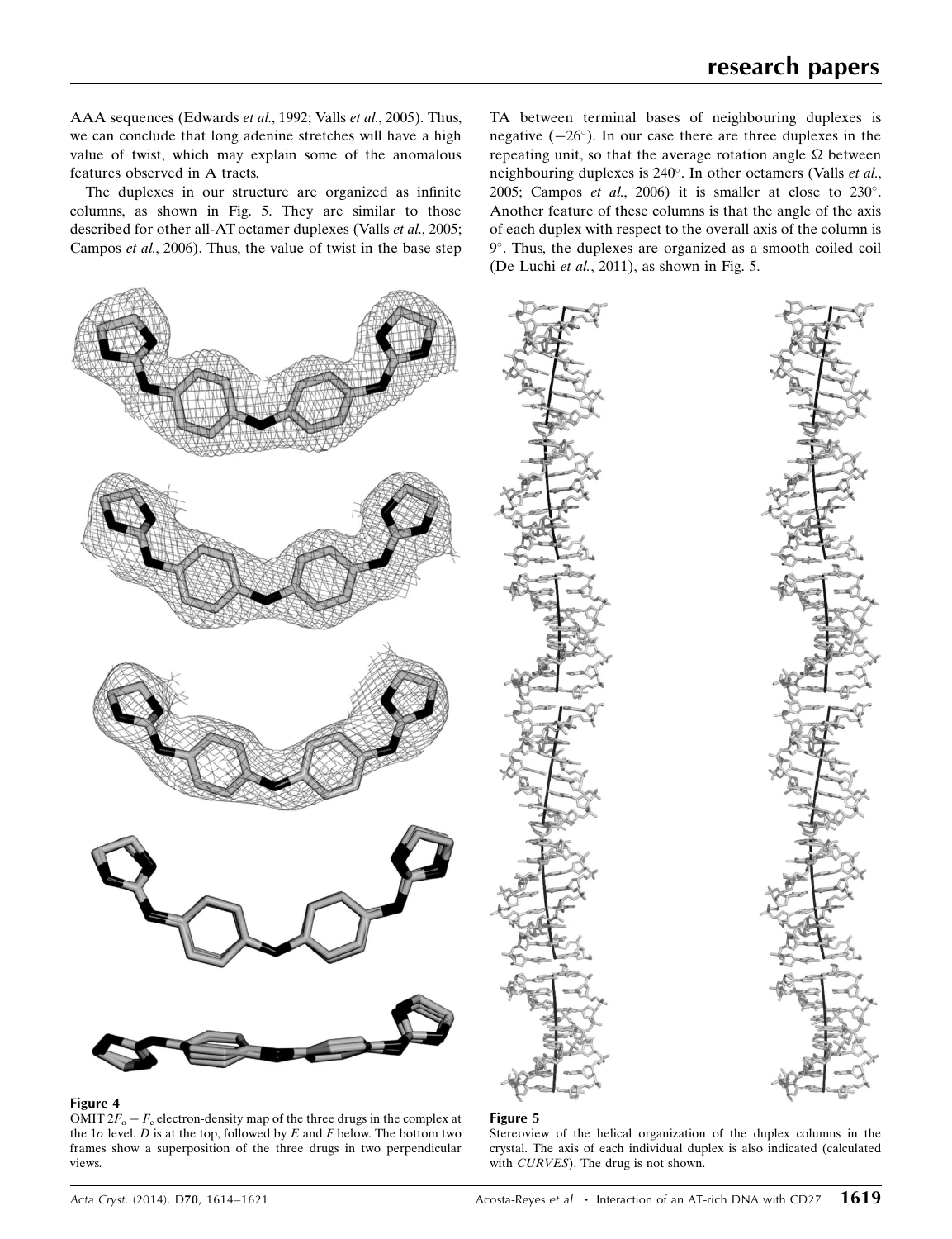

#### Figure 6

Interaction of pentamidine with neighbouring molecules in a complex with DNA (Moreno et al., 2010). Hydrogen bonds between the terminal N atoms of pentamidine and phosphates are indicated.

## 4. Discussion

In the present study, we have found that the CD27 molecule completely covers the entire minor groove of the DNA duplexes. Since the duplexes are stacked in columns, the complex appears as a continuous triple helix formed by two single strands of DNA and one strand of CD27 molecules arranged end to end (Fig. 2a). To our knowledge, complete coverage of the minor groove has not been described previously, with the exception of the complex of the unusual duplex  $d(CCCCCIIIII)_2$  with netropsin (Chen *et al.*, 1998).

Another unique feature of the complex is the interaction of CD27 with the phosphates of neighbouring molecules in the crystal, as shown in detail in Fig. 3. Interactions are found both in the terminal charged groups of CD27 and in its central N1 atom. Similar features have been observed (Moreno et al., 2010) in the complex formed by pentamidine and the alternating duplex  $d(ATATATATAT)_{2}$ . A scheme of the interactions is presented in Fig. 6. Such interactions are allowed by crystal packing. In contrast, in the studies performed with the conventional Dickerson dodecamer d(CGCGAATTCGCG)<sub>2</sub> (Sheng et al., 2013) no external interactions are found since the drug is always completely buried inside the minor groove. In this case, crystal packing also prevents interaction of the drugs with neighbouring molecules. The interactions with neighbouring phosphates that we have described are certainly a feature of this sequence, and demonstrate that minor-groove binding drugs may interact with neighbouring molecules, including other DNA duplexes. It is likely that other drugs might show similar interactions when bound to appropriate DNA sequences. The formation of cross-links may be a feature related to their biological action.

# 5. Conclusions

Our studies show two new features of DNA complexes with minor-groove binding drugs: (i) the drugs completely fill the minor groove and displace water in the AT-rich minor groove of DNA and (ii) the drugs protrude from the DNA and interact with neighbouring molecules. These findings demonstrate that further studies of oligonucleotides with different sequences are required in order to fully understand the structural features of the interaction of DNA with drugs.

This work was supported through research fellowships BFU-2009-10380 and SAF-2009-10399 from MICINN, Spain and AQU-2009-SGR-1208 from the Catalan Government, grant No. S8306 from the Government of Saudi Arabia and a Doctoral Fellowship to FAR (CONACYT: 212993). The authors are also grateful to Dr Anthonius Eze for technical assistance and to J. Juanhuix and F. Gil at the ALBA Synchrotron BL13-XALOC beamline. We also thank Professor Isabel Rozas for providing the optimized structure of CD27 and Professor G. Murshudov, Drs F. Long and J. Pous for advice during refinement.

## References

- [Boer, D. R., Canals, A. & Coll, M. \(2009\).](http://scripts.iucr.org/cgi-bin/cr.cgi?rm=pdfbb&cnor=dz5324&bbid=BB1) Dalton Trans., pp. 399– [414.](http://scripts.iucr.org/cgi-bin/cr.cgi?rm=pdfbb&cnor=dz5324&bbid=BB1)
- Campos, L., Valls, N., Urpí, L., Gouyette, C., Sanmartín, T., Richter, [M., Alechaga, E., Santaolalla, A., Baldini, R., Creixell, M., Ciurans,](http://scripts.iucr.org/cgi-bin/cr.cgi?rm=pdfbb&cnor=dz5324&bbid=BB2) [R., Skokan, P., Pous, J. & Subirana, J. A. \(2006\).](http://scripts.iucr.org/cgi-bin/cr.cgi?rm=pdfbb&cnor=dz5324&bbid=BB2) Biophys. J. 91, [892–903.](http://scripts.iucr.org/cgi-bin/cr.cgi?rm=pdfbb&cnor=dz5324&bbid=BB2)
- [Chen, X., Mitra, S. N., Rao, S. T., Sekar, K. & Sundaralingam, M.](http://scripts.iucr.org/cgi-bin/cr.cgi?rm=pdfbb&cnor=dz5324&bbid=BB3) (1998). [Nucleic Acids Res.](http://scripts.iucr.org/cgi-bin/cr.cgi?rm=pdfbb&cnor=dz5324&bbid=BB3) 26, 5464–5471.
- [Chenoweth, D. M. & Dervan, P. B. \(2009\).](http://scripts.iucr.org/cgi-bin/cr.cgi?rm=pdfbb&cnor=dz5324&bbid=BB4) Proc. Natl Acad. Sci. USA, 106[, 13175–13179.](http://scripts.iucr.org/cgi-bin/cr.cgi?rm=pdfbb&cnor=dz5324&bbid=BB4)
- [Dardonville, C., Barrett, M. P., Brun, R., Kaiser, M., Tanious, F. &](http://scripts.iucr.org/cgi-bin/cr.cgi?rm=pdfbb&cnor=dz5324&bbid=BB5) [Wilson, W. D. \(2006\).](http://scripts.iucr.org/cgi-bin/cr.cgi?rm=pdfbb&cnor=dz5324&bbid=BB5) J. Med. Chem. 49, 3748–3752.
- [Dardonville, C. & Brun, R. \(2004\).](http://scripts.iucr.org/cgi-bin/cr.cgi?rm=pdfbb&cnor=dz5324&bbid=BB6) J. Med. Chem. 47, 2296–2307.
- Dardonville, C., Goya, P., Rozas, I., Alsasua, A., Martín, M. I. & [Borrego, M. J. \(2000\).](http://scripts.iucr.org/cgi-bin/cr.cgi?rm=pdfbb&cnor=dz5324&bbid=BB7) Bioorg. Med. Chem. 8, 1567–1577.
- De Luchi, D., Urpí, L., Subirana, J. A. & Campos, L. (2011). Ind. Eng. Chem. Res. 50[, 5218–5224.](http://scripts.iucr.org/cgi-bin/cr.cgi?rm=pdfbb&cnor=dz5324&bbid=BB8)
- [Edwards, K. J., Brown, D. G., Spink, N., Skelly, J. V. & Neidle, S.](http://scripts.iucr.org/cgi-bin/cr.cgi?rm=pdfbb&cnor=dz5324&bbid=BB9) (1992). [J. Mol. Biol.](http://scripts.iucr.org/cgi-bin/cr.cgi?rm=pdfbb&cnor=dz5324&bbid=BB9) 226, 1161–1173.
- [Emsley, P., Lohkamp, B., Scott, W. G. & Cowtan, K. \(2010\).](http://scripts.iucr.org/cgi-bin/cr.cgi?rm=pdfbb&cnor=dz5324&bbid=BB10) Acta Cryst. D66[, 486–501.](http://scripts.iucr.org/cgi-bin/cr.cgi?rm=pdfbb&cnor=dz5324&bbid=BB10)
- [Evans, P. \(2006\).](http://scripts.iucr.org/cgi-bin/cr.cgi?rm=pdfbb&cnor=dz5324&bbid=BB11) Acta Cryst. D62, 72–82.
- [Glass, L. S., Nguyen, B., Goodwin, K. D., Dardonville, C., Wilson,](http://scripts.iucr.org/cgi-bin/cr.cgi?rm=pdfbb&cnor=dz5324&bbid=BB12) [W. D., Long, E. C. & Georgiadis, M. M. \(2009\).](http://scripts.iucr.org/cgi-bin/cr.cgi?rm=pdfbb&cnor=dz5324&bbid=BB12) Biochemistry, 48, [5943–5952.](http://scripts.iucr.org/cgi-bin/cr.cgi?rm=pdfbb&cnor=dz5324&bbid=BB12)
- [Gorin, A. A., Zhurkin, V. B. & Olson, W. K. \(1995\).](http://scripts.iucr.org/cgi-bin/cr.cgi?rm=pdfbb&cnor=dz5324&bbid=BB13) J. Mol. Biol. 247, [34–48.](http://scripts.iucr.org/cgi-bin/cr.cgi?rm=pdfbb&cnor=dz5324&bbid=BB13)
- [Ibrahim, H. M. S., Al-Salabi, M. I., El Sabbagh, N., Quashie, N. B.,](http://scripts.iucr.org/cgi-bin/cr.cgi?rm=pdfbb&cnor=dz5324&bbid=BB14) [Alkhaldi, A. A. M., Escale, R., Smith, T. K., Vial, H. J. & de Koning,](http://scripts.iucr.org/cgi-bin/cr.cgi?rm=pdfbb&cnor=dz5324&bbid=BB14) H. P. (2011). [J. Antimicrob. Chemother.](http://scripts.iucr.org/cgi-bin/cr.cgi?rm=pdfbb&cnor=dz5324&bbid=BB14) 66, 111–125.
- [Jensen, R. E. & Englund, P. T. \(2012\).](http://scripts.iucr.org/cgi-bin/cr.cgi?rm=pdfbb&cnor=dz5324&bbid=BB15) Annu. Rev. Microbiol. 66, [473–491.](http://scripts.iucr.org/cgi-bin/cr.cgi?rm=pdfbb&cnor=dz5324&bbid=BB15)
- [Johnston, V. J. & Mabey, D. C. \(2008\).](http://scripts.iucr.org/cgi-bin/cr.cgi?rm=pdfbb&cnor=dz5324&bbid=BB16) Curr. Opin. Infect. Dis. 21, [56–64.](http://scripts.iucr.org/cgi-bin/cr.cgi?rm=pdfbb&cnor=dz5324&bbid=BB16)
- [Kabsch, W. \(2010\).](http://scripts.iucr.org/cgi-bin/cr.cgi?rm=pdfbb&cnor=dz5324&bbid=BB17) Acta Cryst. D66, 125–132.
- [Lavery, R., Moakher, M., Maddocks, J. H., Petkeviciute, D. &](http://scripts.iucr.org/cgi-bin/cr.cgi?rm=pdfbb&cnor=dz5324&bbid=BB18) [Zakrzewska, K. \(2009\).](http://scripts.iucr.org/cgi-bin/cr.cgi?rm=pdfbb&cnor=dz5324&bbid=BB18) Nucleic Acids Res. 37, 5917–5929.
- [McCoy, A. J., Grosse-Kunstleve, R. W., Adams, P. D., Winn, M. D.,](http://scripts.iucr.org/cgi-bin/cr.cgi?rm=pdfbb&cnor=dz5324&bbid=BB19) [Storoni, L. C. & Read, R. J. \(2007\).](http://scripts.iucr.org/cgi-bin/cr.cgi?rm=pdfbb&cnor=dz5324&bbid=BB19) J. Appl. Cryst. 40, 658–674.
- [Moreno, T., Pous, J., Subirana, J. A. & Campos, J. L. \(2010\).](http://scripts.iucr.org/cgi-bin/cr.cgi?rm=pdfbb&cnor=dz5324&bbid=BB20) Acta Cryst. D66[, 251–257.](http://scripts.iucr.org/cgi-bin/cr.cgi?rm=pdfbb&cnor=dz5324&bbid=BB20)
- Murshudov, G. N., Skubák, P., Lebedev, A. A., Pannu, N. S., Steiner, [R. A., Nicholls, R. A., Winn, M. D., Long, F. & Vagin, A. A. \(2011\).](http://scripts.iucr.org/cgi-bin/cr.cgi?rm=pdfbb&cnor=dz5324&bbid=BB21) [Acta Cryst.](http://scripts.iucr.org/cgi-bin/cr.cgi?rm=pdfbb&cnor=dz5324&bbid=BB21) D67, 355–367.